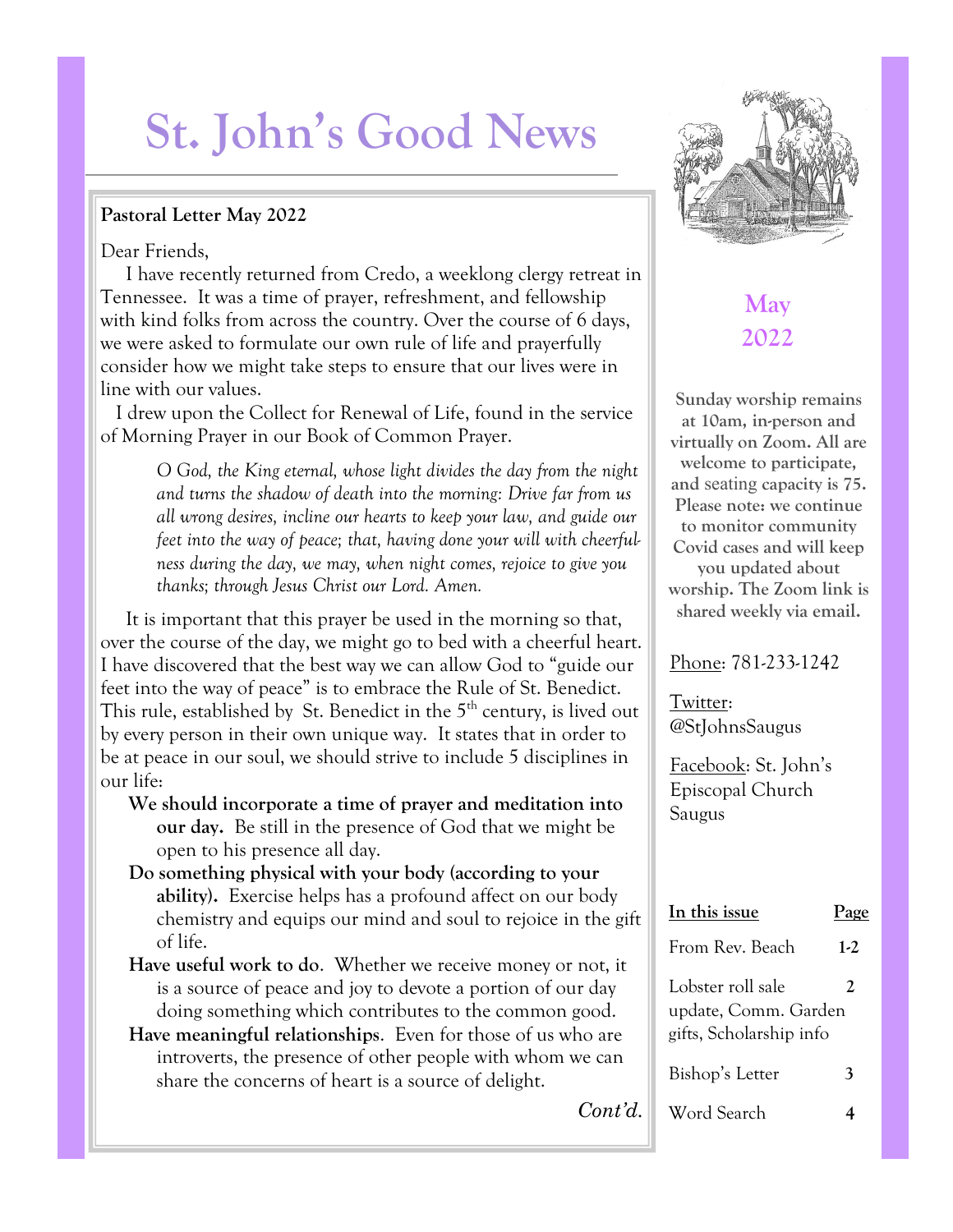**Have meaningful relationships**. Even for those of us who are introverts, the presence of other people with whom we can share the concerns of heart is a source of delight.

 In contemplating this rule, I have come to see that my life often goes askew and becomes off kilter. The way I can achieve some level of equilibrium is to tend to that portion of the rule where I am lacking.

I invite you to consider this yourself that you might *have life, and have it abundantly* (John 10:10)

Peace, John+

**Good-Bye** (Quote By Frederick Buechner)

A woman with a scarf over her head hoists her six-year-old up onto the first step of the school bus. "Good-bye," she says.

A father on the phone with his freshman son has just finished bawling him out for his poor grades. There is mostly silence at the other end of the line. "Well, good-bye," the father says.

When the girl at the airport hears the announcement that her plane is starting to board, she turns to the boy who is seeing her off. "I guess this is good-bye," she says.

The noise of the traffic almost drowns out the sound of the word, but the shape of it lingers on the old man's lips. He tries to look vigorous and resourceful as he holds out his hand to the other old man. "Good-bye." This time they say it so nearly in unison that it makes them both smile.

It was a long while ago that the words God be with you disappeared into the word good-bye, but every now and again some trace of them still glimmers through.

From Book, *Whistling in the Dark*

~ ~ ~ ~ ~ ~ ~ ~ ~ ~

**Lobster Roll Sale: THANK YOU** to T. J. Martin, Steve & Nancy White, Laura Geary, Janet & Bill Pothier, Rev. Beach, Bill Bidmead, and other helpful parishioners who volunteered with mailings, buying supplies, set-up, brownie baking, delivery, and other unseen but still-crucial duties to make our lobster roll sale a success. And many thanks to everyone who purchased them. We sold over 250 rolls and raised \$1,515.00 — your continued support is *greatly appreciated*!

## **Saugus Community Garden Gifts**

Thank you to **Saugus~Everett Elks Lodge #642** and the **Saugus Garden Club** for their generous gifts to the Saugus Community Garden. We are deeply thankful for their support for this project.

# **Nelson Scholarship Fund**

Any active, contributing member of St. John's Church who is graduating this year is eligible to apply for the Nelson Scholarship. Please reach out to Rose Holt at mamarosie119(at)aol.com for an application or if you have any questions.

#### **Page 2**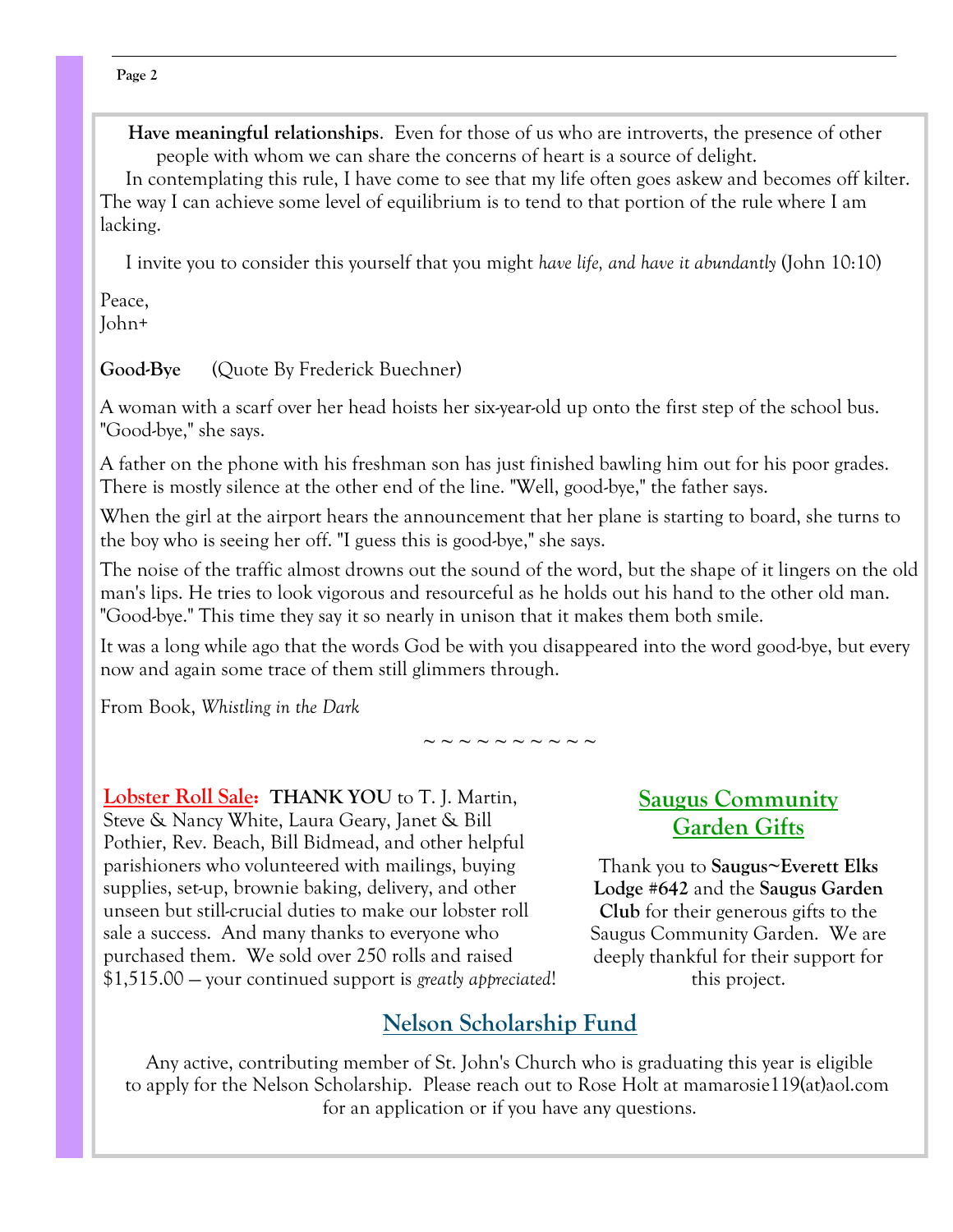## "**Love wins": A message for Easter from Bishop Gates**

"Love is not the alpha of creation but the omega. It is not the starting point of the journey, but its final destination." –Cynthia Bourgeault

More than once in my life I have taken a trip that took considerably longer than I had thought it would. Whether from wildly inaccurate map reading at the planning stage or unanticipated delays along the way, the destination was not reached anywhere near as soon as I had hoped.

"Are we there yet?" inquires the tired child from the backseat. "No," replies the weary parent, adding inwardly, silently: "not even close."

If, as Cynthia Bourgeault suggests, Love is the destination of Creation's journey, then it seems we are far distant from our end. Heartless power plays, normalized falsification, callous selfcenteredness, barbaric warfare. The "peaceable kingdom" our world is not. Are we there yet? Not even close.

So it is that we claim, proclaim, and enact our resurrection faith with renewed determination. The destination of our journey–Love–is in its fullness yet distant, and even much embattled. But its centrality to human existence, and its need for devoted pilgrims on the way, is blindingly clear. "The journey is essential to the dream," said Saint Francis. If Love is our destination, then Love must be made manifest on every leg of the journey, in every step, at every opportunity, in every word and deed.

The Easter truth is that love wins.

Beyond the affirmation of Christ's definitive victory over death on that Easter morn, we claim that victory for ourselves and our world. Beyond the story of a humble local rabbi triumphing over the self-perpetuating political and religious powers of his day, we declare God's preferential care for the powerless in our day. Beyond the finery and feast of our Easter celebration, we proclaim this truth: Love wins. The dream is sustained by the journey, and our resurrection hope is sustained by our every glimpse of compassion, sacrifice, repentance, forgiveness, redemption, renewal, and love.

We are not there yet, not even close. But I find my own pilgrimage sustained by the commitment and creativity of weary leaders–clergy and lay–around our diocese; by kind words in the face of anxiety or grief; by the new bloom of chionodoxa and daffodil beneath my window; by the witness of indefatigable racial justice prophets and refugee caregivers; by advocates for truth, love, and beauty in their every genuine manifestation, around this nation and around the world. These are resurrection sightings.

The Easter truth is that love wins. May you be sustained and renewed by this conviction once more! Easter blessings to you.

Faithfully and fondly, +Alan The Rt. Rev. Alan M. Gates